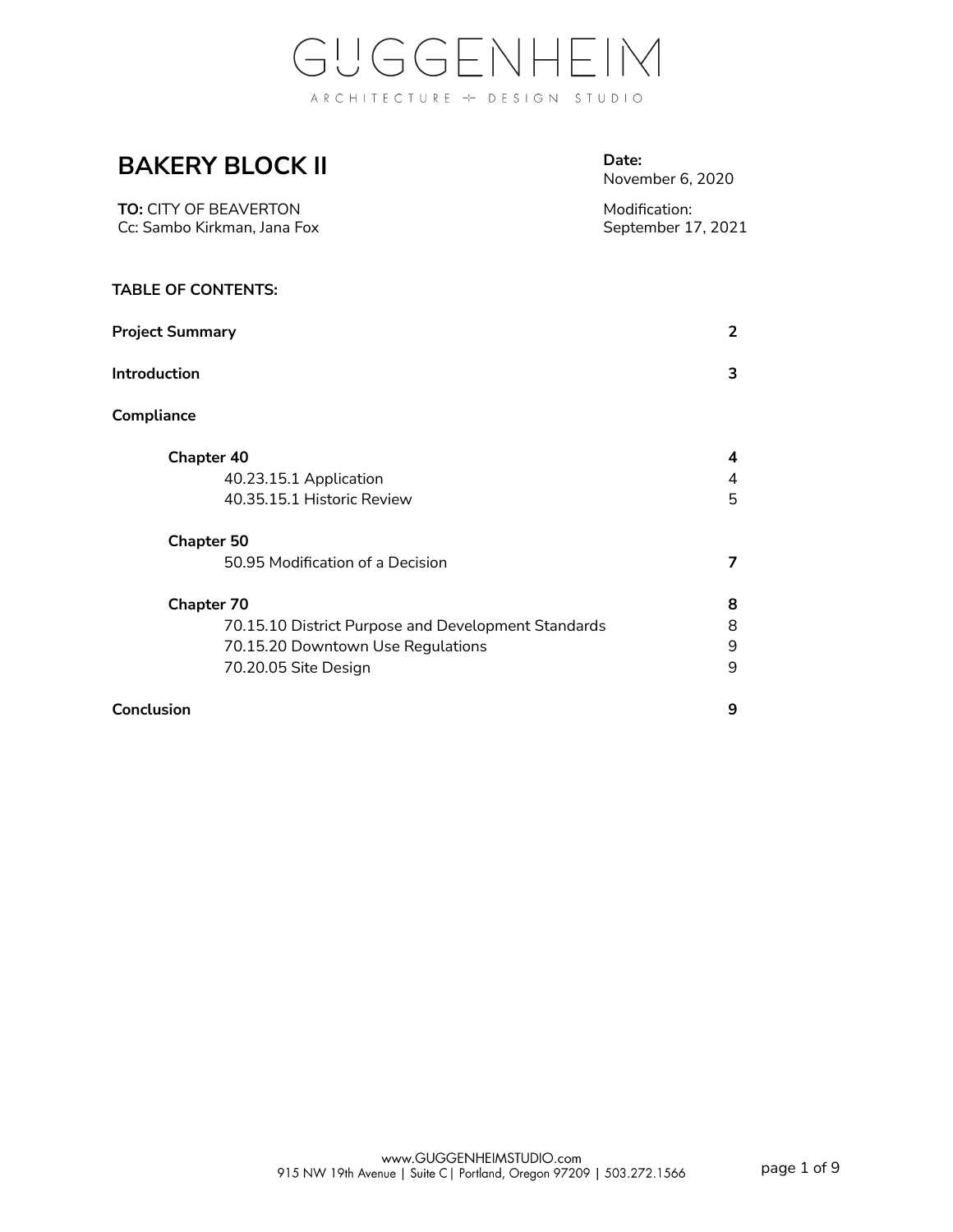### **PROJECT SUMMARY**

| Owner/Applicant:            | <b>KAD LLC</b><br>Attn: Katharine Gerrish<br>Email: kat@miraclesign.com                                                                    |
|-----------------------------|--------------------------------------------------------------------------------------------------------------------------------------------|
| <b>Site Address:</b>        | 12375 SW Broadway St.<br>Beaverton, OR 97005                                                                                               |
| <b>Site Area:</b>           | 23,722 sf                                                                                                                                  |
| Tax Map/Lot #:              | 1, 2, 10 & 11 of Block E                                                                                                                   |
| <b>Comprehensive Plan:</b>  | Regional Center Old Town (RC-OT) with Historic Overlay                                                                                     |
| <b>Adjacent Zoning:</b>     | Regional Center Beaverton Central (RC-BC)                                                                                                  |
| <b>Existing Structures:</b> | Robinson House, Pharmacy, 1976 rear addition                                                                                               |
| Request:                    | Modification of a Decision to remove the front porch modification from<br>the approved scope of work.                                      |
| <b>Project Contact:</b>     | Guggenheim Architecture<br><b>Reid Leslie</b><br>915 NW 19th Ave. Ste C<br>Portland, OR 97209<br>503 272.1566<br>reid@guggenheimstudio.com |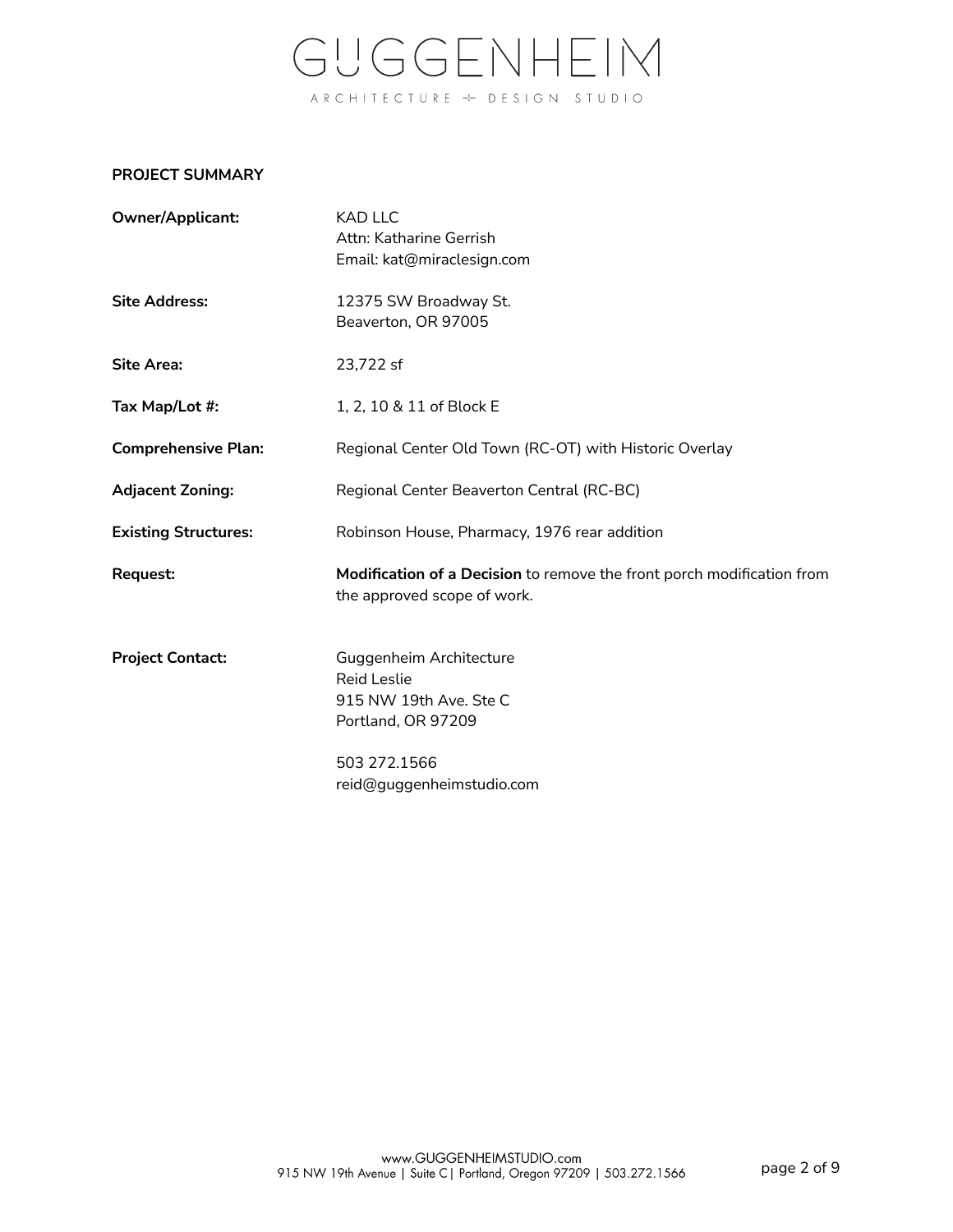#### **INTRODUCTION**

#### **Modification Statement:**

The modification of the scope of work approved below is limited to the opening of the front porch. It is desired that the front porch of the Robinson House remain unchanged. This is due to the sprinkler riser that would have to be relocated if the porch were to be opened as previously proposed. In addition to the expense, the riser must have direct access to the front facade of the building in the event that the fire department would need to attach hoses to it. At the time of the previous application, the tenant was unknown, it is now a restaurant brewery and connection through the interior of the building is desired. The riser would occupy seating area or block an access point. Due to the technical requirements, occupation of customer area and cost it has become desirable not to move forward with the change, leaving the historic enclosed porch as it is described in the Historic Resource Document.

#### **Business Operations**

Binary Brewing will occupy the ground floor. Brewing will occur from 7 am to 5 pm with 2 brewers working. Taproom hours will be 3 pm to 10 pm (earlier on weekends) with a maximum of 4 employees, more often 2 employees. It is expected that there will be a maximum of 6 employees on-site on the busiest days.

Cottage Golf will occupy the 2nd floor. The business will provide private and group golf lessons for women on a simulator. The business will be appointment based with expected operation between 8am and 8pm. There will be 1 to 2 employees and guests are expected to not exceed 8 at one time with 2-4 or private lessons being more common.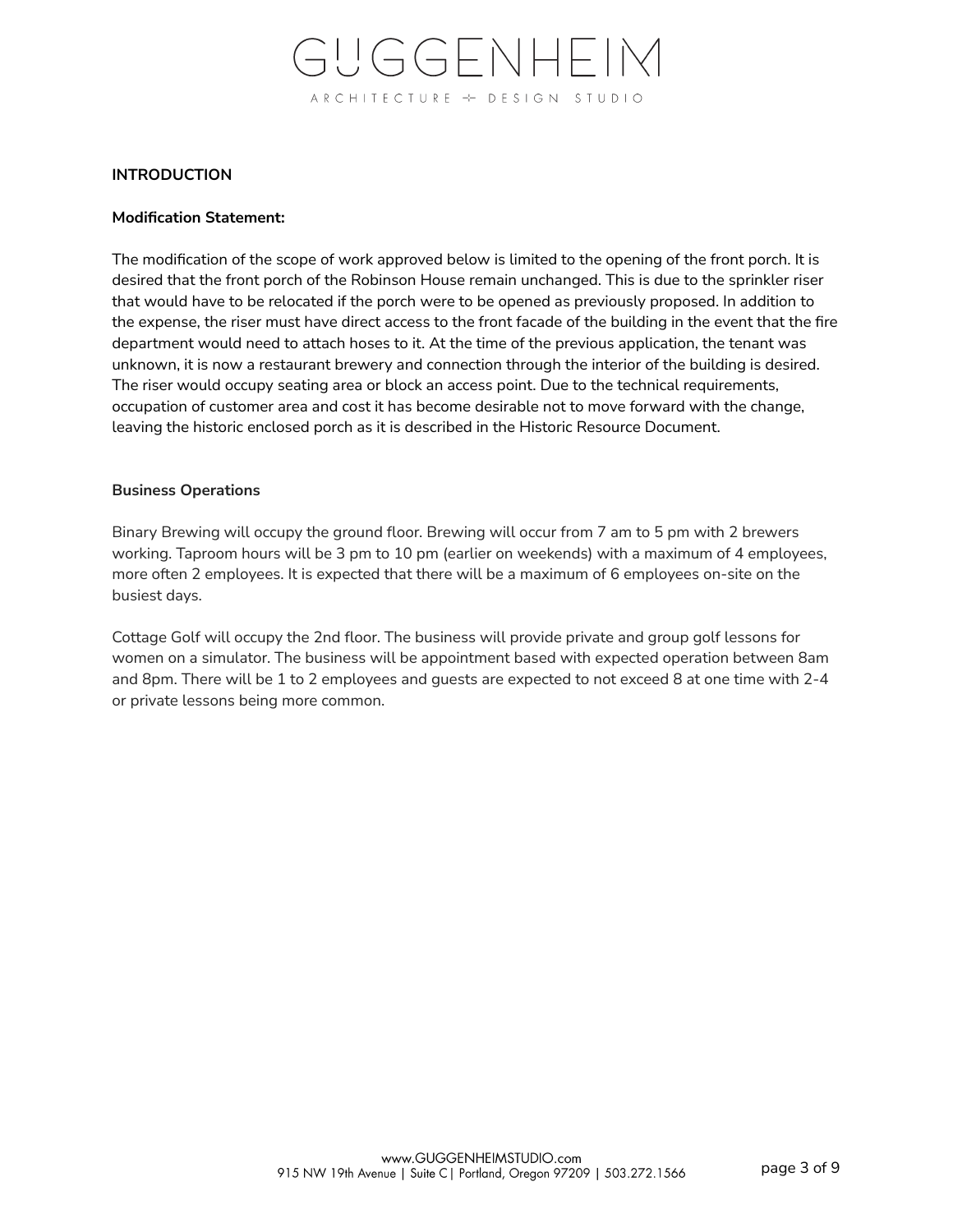#### **COMPLIANCE**

#### **40.23.15.1 Application**

A. Threshold. An applicant may utilize the Downtown Design Review Compliance Letter process when the application is limited to one or more of the following categories of proposed action:

- 1. Minor design changes to existing building or site including, but not limited to:
	- a. Facade changes, except changes in color.

Response: We are proposing a single change to the facade comprising approximately 75 sf of area. Note that the change is to the previous approval, the building will be unchanged.

B. Procedure Type. The Type 1 procedure, as described in Section 50.35. Of this Code, shall apply to an application for Design Compliance Letter. The decision making authority is the Director.

C. Approval Criteria. In order to approve a Downtown Design Review Compliance Letter application, the decision-making authority shall make findings of fact based on evidence provided by the applicant demonstrating that all the following criteria are satisfied:

1. The proposal satisfies the threshold requirements for a Downtown Design Compliance review Letter.

Response: Threshold 40.23.15.1 A.1.a is met. Facade change.

- 2. All City application fees related to the application under consideration by the decision making authority have been submitted. Response: All fees are submitted.
- 3. The proposal contains all applicable application submittal requirements as specified in Section 50.25.1 of the Development code. Response: All materials submitted.
	-
- 4. The proposal meets all applicable Development Standards of Sections 70.03.2 of the Development Code unless the applicable provisions are subject to an Adjustment, Planned Unit Development, or Variance application which shall be already approved or considered concurrently with the subject proposal.

Response: See chapter 70 section of this document.

- 5. The proposal is consistent with all applicable Design Standards of 70.04. Response: See Chapter 70 section of this document.
- 6. The proposal complies with all applicable provisions in Chapter 60. Response: Per the City of Beaverton's feedback, chapter 60 does not apply.
- 7. Except for conditions requiring compliance with approved plans, the proposal does not modify any conditions of approval of a previously approved Type 2 or Type 3 application. Response: Proposal does not modify a previously approved Type 3 application.
- 8. Applications and documents related to the request, which will require further City approval, shall be submitted to the City in the proper sequence. Response: As much as possible.

D. Submission Requirements. An application for a Downtown Design Compliance Letter shall be made by the owner of the subject property, or the owner's authorized agent, on a form provided by the Director and shall be filed with the Director. The Downtown Design Compliance Letter application shall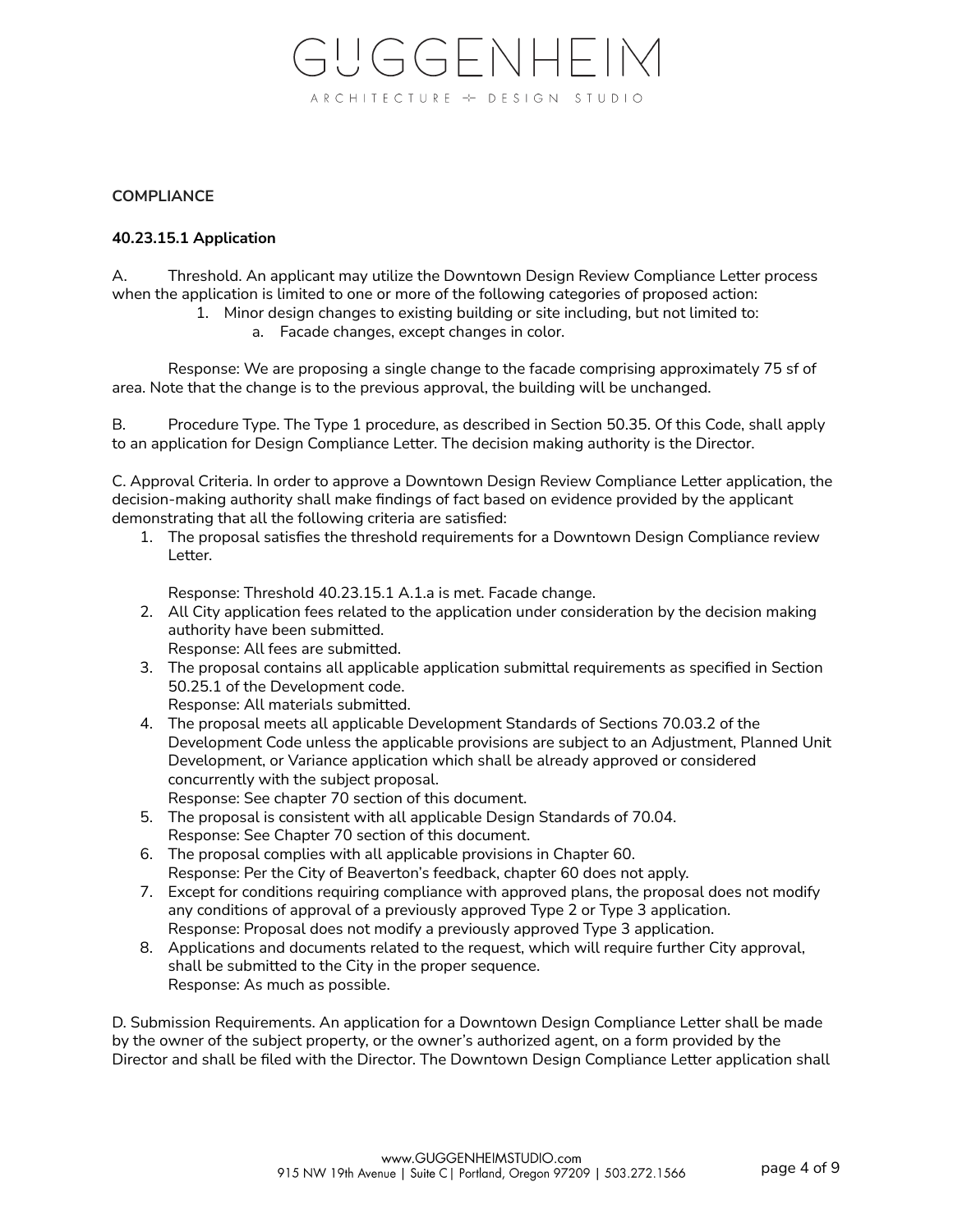

be accompanied by the information required by the application form and by Section 50.25 (Application Completeness), and any other information identified through a Pre-Application Conference. Response: Application has been submitted.

- E. Conditions of Approval. The decision making authority may impose conditions on the approval of a Downtown Design Compliance Letter application to ensure compliance with the approval criteria. Response: None.
- F. Appeal of a Decision. Refer to Section 50.60 Response: None.
- G. Expiration of a Decision. Refer to Section 50.90. Response: None.
- H. Extension of a Decision. Refer to Section 50.93. Response: None.

#### **40.35.15.1 Historic Review**

1. The proposal satisfies the threshold requirements for an Alteration of a Landmark application.

Response: The project meets threshold 1 as we are changing the exterior appearance of a landmark by adding two openings and mechanical screening.

2. All City application fees related to the application under consideration by the decision making authority have been submitted.

Response: Fees have been submitted.

3. The distinguishing original historic or architectural qualities or character of a building, structure, or site and its environment are being preserved.

Response: Principle facades and massing will be preserved. New openings are located at non-distinguishing facades. The historic Robinson house porch will be altered in such a way as to retain it's spindel work and decorative cornice with carved wooden brackets. Though there is no photographic evidence, we deduce, based upon the position, attachment and presence of siding on the interior, that the paneling to enclose the porch was added after the original porch was constructed.

4. Any alteration to buildings, structures, and sites are in keeping with the time period of the original construction.

Response: The replacement insert windows are similar in type, proportion and appearance to the original construction though they will meet current energy code. The original window sills, blindstops and trim will be retained. The door at the new opening to the south east elevation will be similar in appearance to the existing pharmacy storefront facade.

5. Any distinctive stylistic features or examples of skilled craftsmanship which characterize a building, structure, or site have been preserved unless said features are a threat to public health and safety or are in violation of building, fire, or access regulations.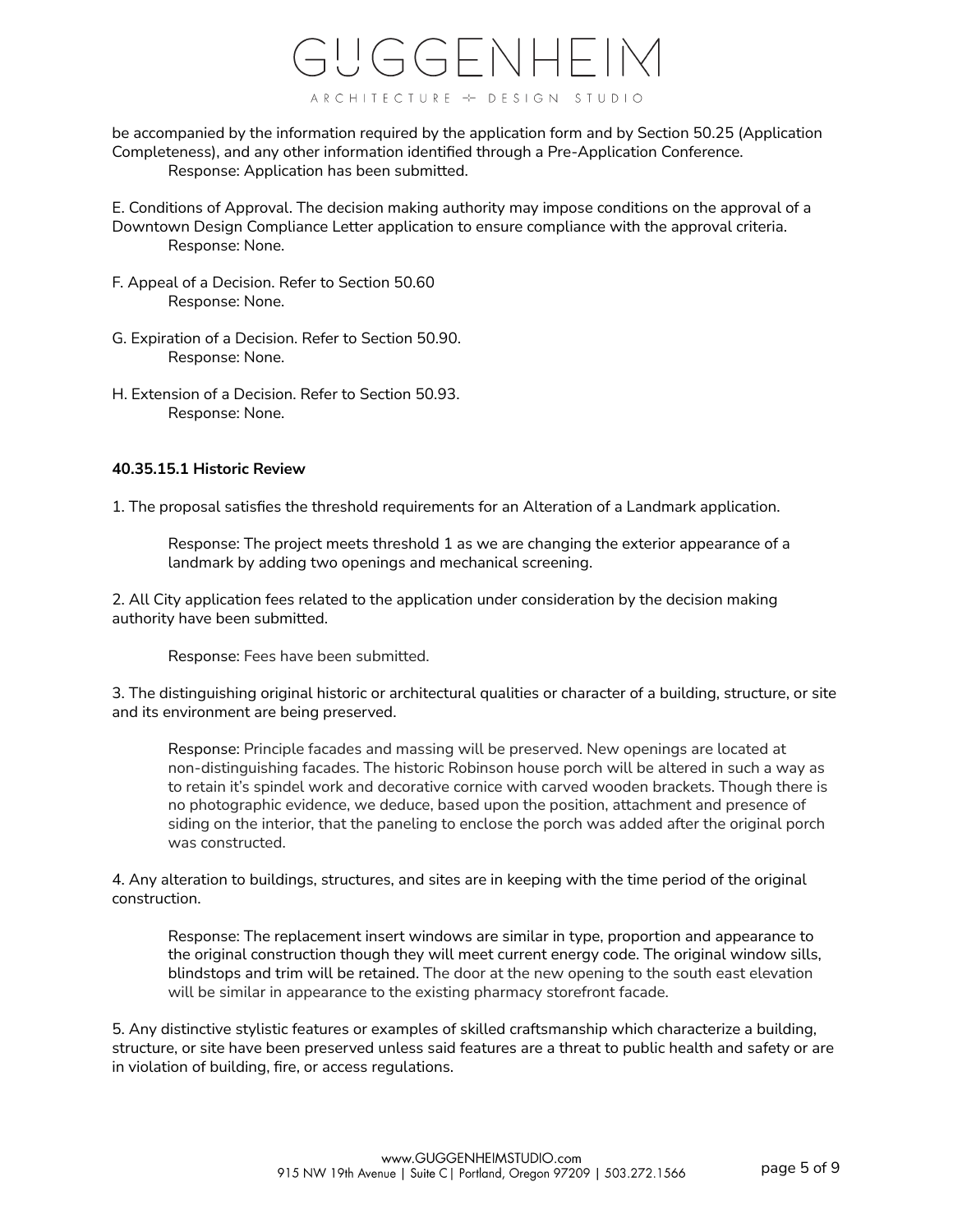Response: Distinctive stylistic features including the millwork at the house porch and the brickwork at the pharmacy storefront will be preserved.

6. Deteriorating architectural features will be repaired rather than replaced, wherever possible.

Response: Repair to the building will be achieved where necessary.

7. New material used for replacement will match the material being replaced in terms of composition, design, color, texture, and other visual qualities.

Response: All replacement materials will be similar in composition, design, color, texture and other visual qualities. The appeal of the buildings is that they are historic, we will retain as much of the character as possible.

8. The repair or replacement of missing architectural features is based on accurate duplications of features, substantiated by historic, physical, or pictorial evidence.

Response: The only missing architectural feature is the clock that mysteriously disappeared one night. It will not be replaced at this time as it would be cost prohibitive.

9. The design of the proposed addition or alteration does not destroy significant historical, architectural, or cultural material, and such design is compatible with the size, scale, material, and character of the property, neighborhood, or environment.

Response: The design does not destroy any significant elements.

10. The proposal is consistent with all applicable provisions of Chapter 20 (Land Uses) unless the applicable provisions are subject to an adjustment, planned unit development, or variance which shall be already approved or considered concurrently with the subject proposal.

Response: The proposal is consistent, see above for specific chapter 20 compliance.

11. The proposal is consistent with all applicable provisions of Chapter 60 (Special Requirements) and that all improvements, dedications, or both required by the applicable provisions of Chapter 60 (Special Requirements) are provided or can be provided in rough proportion to the identified impact(s) of the proposal.

Response: The proposal is consistent, see below for specific chapter 60 compliance.

12. The proposal contains all applicable application submittal requirements as specified in Section 50.25.1. of the Development Code.

Response: All materials are submitted.

13. Applications and documents related to the request, which will require further City approval, shall be submitted to the City in the proper sequence.

Response: As much as possible.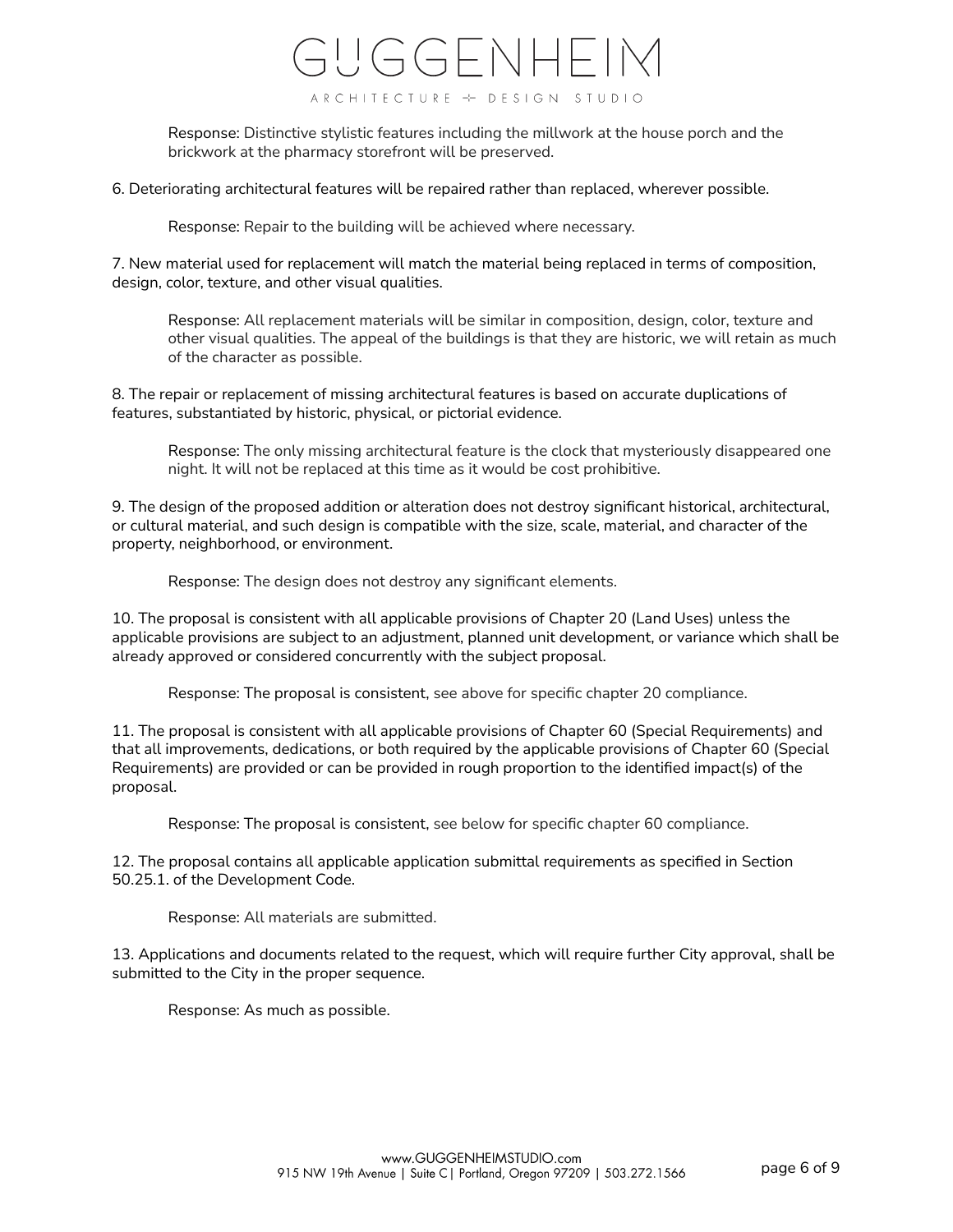#### **CHAPTER 50 - PROCEDURES**

#### **50.95. Modification of a Decision**

1. An applicant or successor in interest may file with the [Director](http://online.encodeplus.com/regs/beaverton-or/doc-view.aspx?pn=0&ajax=0&secid=976) an application to modify a prior decision that was the subject of a Type 1, Type 2 or Type 3 procedure. In addition to other requirements, such an application to modify a prior decision shall describe the nature of the proposed change to the original decision and the basis for that change, including the applicable facts and law, together with the fee prescribed for that application type necessary to modify the prior decision. Such an application to modify a prior decision shall be subject to the approval criteria and development regulations in effect when the Director receives a complete application for the modification.

Response: The modification of the previously approved scope of work is limited to the opening of the front porch. It is desired that the front porch of the Robinson House remain unchanged. This is due to the sprinkler riser that would have to be relocated if the porch were to be opened as previously proposed. In addition to the expense, the riser must have direct access to the front facade of the building in the event that the fire department would need to attach hoses to it. At the time of the previous application, the tenant was unknown, it is now a restaurant brewery and connection through the interior of the building is desired. The riser would occupy seating area or block an access point. Due to the technical requirements, occupation of customer area and cost it has become desirable not to move forward with the change, leaving the historic enclosed porch as it is described in the Historic Resource Document.

2. An application for modification is subject to pre-application conference and completeness review; provided, the Director shall only require an application for modification to contain information that is relevant or necessary to address the requested change or the facts and regulations on which it is based. An application for modification is not subject to the neighborhood review meeting requirement.

Response: The pre-application meeting has been completed. Other information is included.

3. An application for modification does not extend the deadline for filing an appeal and does not stay appeal proceedings. An application for modification is subject to the 120 day requirement pursuant to ORS 227.178.

Response: The application will abide by these requirements.

4. Only a decision that approves or conditionally approves an application can be modified. A decision denying an application cannot be modified.

Response: The previous decision was approved.

5. An application for modification shall be subject to a Type 1, Type 2, or Type 3 procedure as determined by the Director.

Response: The previous decision was subject to a Type 3 review, the City of Beaverton has indicated that the modification will be subject to a Downtown Design Review Compliance Letter.

6. The process type for an application to modify a decision shall be based upon the thresholds for the appropriate application listed in [CHAPTER](http://online.encodeplus.com/regs/beaverton-or/doc-viewer.aspx?ajax=0&tocid=001.005) 40. In all cases, regardless of the thresholds listed in [CHAPTER](http://online.encodeplus.com/regs/beaverton-or/doc-viewer.aspx?ajax=0&tocid=001.005) 40, when a proposed modification involves a condition of approval, that condition of approval can be modified or removed only by the same decision making [authority](http://online.encodeplus.com/regs/beaverton-or/doc-view.aspx?pn=0&ajax=0&secid=964) that issued the original decision and through the same procedure that was followed to establish the condition to be modified.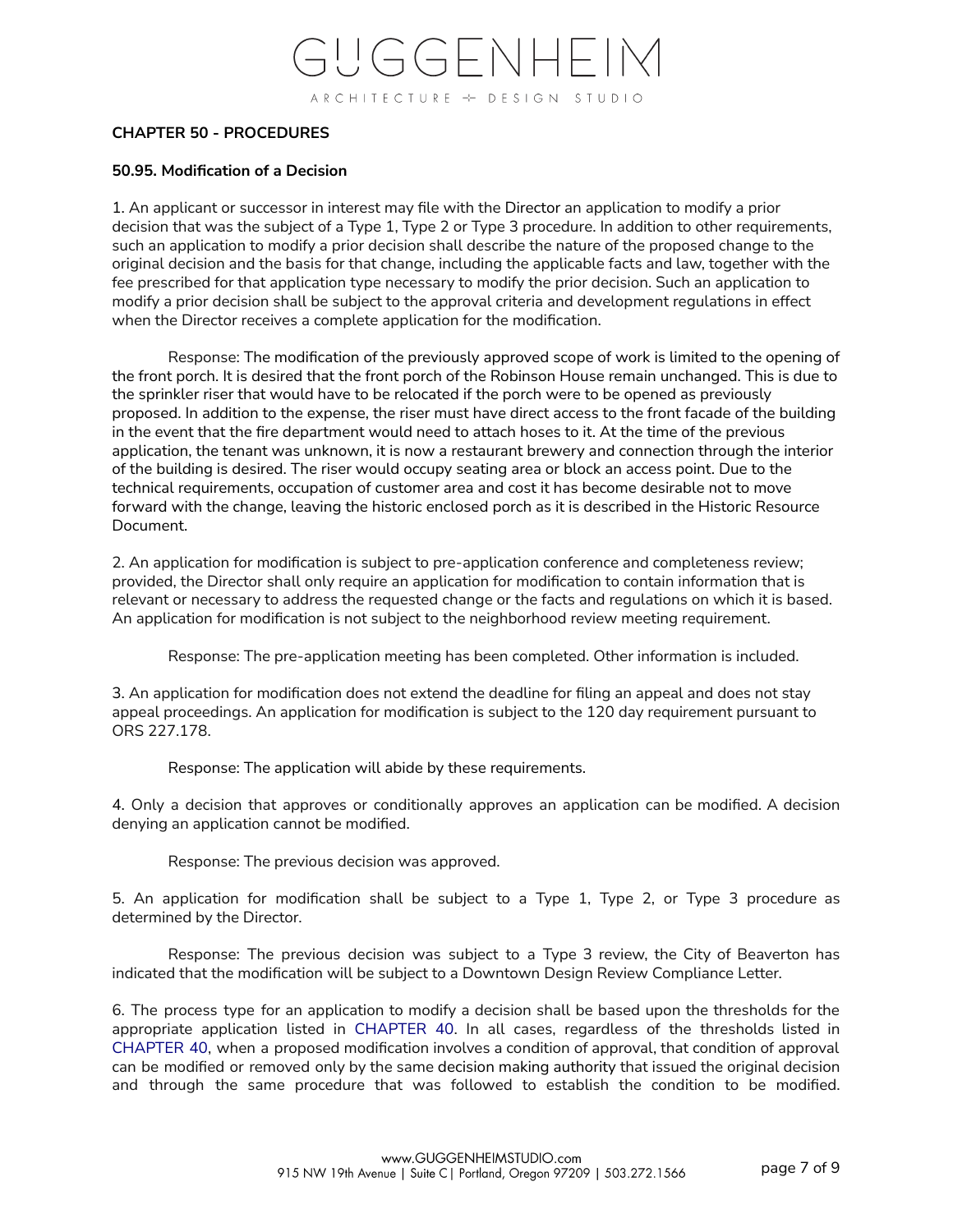Modification or removal of a condition of approval shall only be granted if the decision making authority determines any one of the following:

A. The applicant or [owner](http://online.encodeplus.com/regs/beaverton-or/doc-view.aspx?pn=0&ajax=0&secid=1153) has demonstrated that a mistake of law or fact occurred, and that the mistake was substantial enough to warrant modification or removal of the condition to correct the mistake.

B. The condition could not be implemented for reasons beyond the control of the applicant and the modification will not require a significant modification of the original decision.

C. The circumstances have changed to the extent that the condition is no longer needed or warranted.

D. A new or modified condition would better accomplish the purpose of the original condition.

Response: Both B & C are relevant. The modification to the original decision would mandate zero changes to that portion of the building. The circumstances of the have changed in that originally it was thought there would be two to three tenants in the space and a single tenant has committed to the full area. The opening of the porch would necessitate the sprinkler riser moving which is cost-prohibitive for the redevelopment. Additionally, moving the riser would require exterior access for the fire department which limits the locations where it can be placed. Neither of these outcomes are desirable.

### **Chapter 70**

Chapter 70.15.10 District Purpose and Development Standards

- 2. Old Town (RC-OT)
	- A. Purpose. The Old Town (RC-OT) District encompasses Beaverton's original Downtown and is intended to provide a mix of housing, jobs and services at a scale that acknowledges and complements historic patterns.

Response: The city retains the existing historic built fabric of the area while redeveloping into vibrant businesses for Beaverton.

- B. Building Height and Density Response: The existing site conditions will not change and currently meet height and FAR requirements with a height of 27'-6" (65 ft max.) and FAR of .64:1 (.5:1 min.).
- C. Setbacks

Response: The existing building massing will not change, there is no additional square footage. The front and east side setbacks are 0 ft in accordance with the regulations. The west side setback is 52'-6" and an existing parking lot. The rear setback is on a private drive and varies.

#### Chapter 70.15.20 Downtown Use Regulations

Response: The development will include an Eating and Drinking Establishment and Personal Service Business, both of which are allowed by table 70.15.20.A.

### Chapter 70.20.05 Site Design

Response: The proposal is to retain the existing building porch, there is no additional building area or site design in the scope of this work.